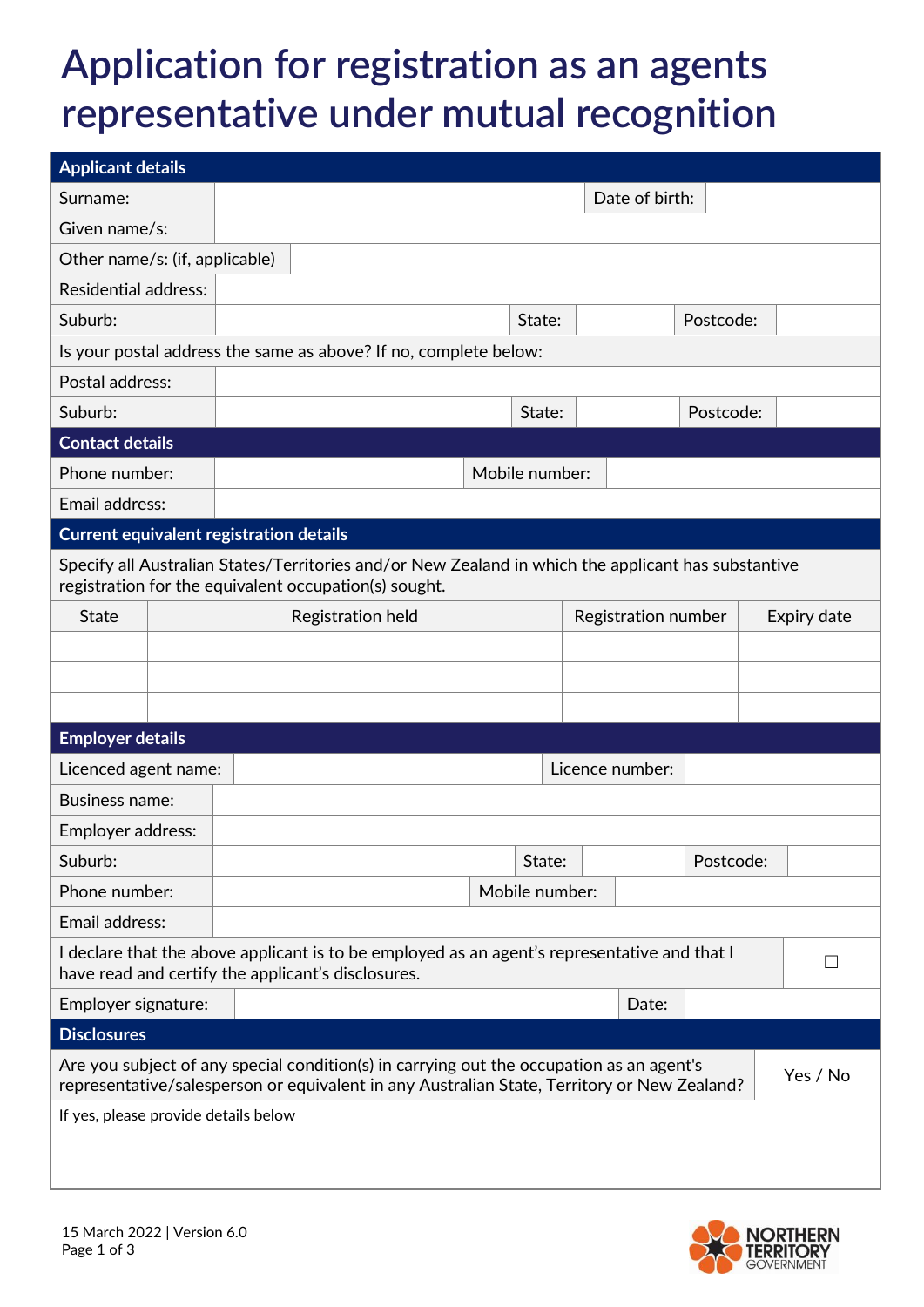| Are you the subject of any disciplinary proceedings in any Australian State, Territory or<br>New Zealand (including any preliminary investigations or actions that might lead to<br>Yes / No<br>disciplinary proceedings) in relation to the occupation of agent's representative/sales<br>person? |  |  |  |  |  |  |
|----------------------------------------------------------------------------------------------------------------------------------------------------------------------------------------------------------------------------------------------------------------------------------------------------|--|--|--|--|--|--|
| If yes, please provide details below                                                                                                                                                                                                                                                               |  |  |  |  |  |  |
|                                                                                                                                                                                                                                                                                                    |  |  |  |  |  |  |
| Has your registration as an agent's representative/sales person in another Australian State,<br>Yes / No<br>Territory or New Zealand been cancelled or suspended as a result of disciplinary<br>proceedings?                                                                                       |  |  |  |  |  |  |
| If yes, please provide details below                                                                                                                                                                                                                                                               |  |  |  |  |  |  |
|                                                                                                                                                                                                                                                                                                    |  |  |  |  |  |  |
| Are you prohibited or restricted from carrying on the occupation of an agent's<br>representative/salesperson or an equivalent occupation in any Australian State, Territory or<br>Yes / No<br>New Zealand for which registration is sought?                                                        |  |  |  |  |  |  |
| If yes, please provide details below                                                                                                                                                                                                                                                               |  |  |  |  |  |  |
| Are you subject to any special condition in carrying out the specified occupation(s) as a<br>Yes / No<br>result of criminal, civil or disciplinary proceedings in any Australian State, Territory or New<br>Zealand?                                                                               |  |  |  |  |  |  |
| If yes, please provide details below                                                                                                                                                                                                                                                               |  |  |  |  |  |  |
|                                                                                                                                                                                                                                                                                                    |  |  |  |  |  |  |
| <b>Applicant declaration</b>                                                                                                                                                                                                                                                                       |  |  |  |  |  |  |
| I, (full name):                                                                                                                                                                                                                                                                                    |  |  |  |  |  |  |
|                                                                                                                                                                                                                                                                                                    |  |  |  |  |  |  |
| Of: (address)                                                                                                                                                                                                                                                                                      |  |  |  |  |  |  |
| Solemnly and sincerely declare that:                                                                                                                                                                                                                                                               |  |  |  |  |  |  |
| All statements and information contained in this application are true and correct to the best of my<br>knowledge by virtue of the Oaths, Affidavits and Declarations Act 2010; and                                                                                                                 |  |  |  |  |  |  |
| I have read and understood the information contained in this application; and<br>$\bullet$                                                                                                                                                                                                         |  |  |  |  |  |  |
| I am registered as an agents representative/salesperson (however described) as specified; and<br>$\bullet$                                                                                                                                                                                         |  |  |  |  |  |  |
| I am seeking registration in the NT in accordance with mutual recognition legislation; and<br>$\bullet$                                                                                                                                                                                            |  |  |  |  |  |  |
| I consent to the making of inquiries of and the exchange of information with, the authorities of any<br>$\bullet$<br>Australian State, Territory or New Zealand, regarding my activities in the occupation, and otherwise<br>in respect of matters relevant to this notice; and                    |  |  |  |  |  |  |
| I have declared any special condition to which I am subject in carrying on the occupation; and<br>$\bullet$<br>I know that it is an offence to make a declaration that is false in any material particular.                                                                                        |  |  |  |  |  |  |
| This declaration is made at: (location)<br>on: (date)                                                                                                                                                                                                                                              |  |  |  |  |  |  |
| Applicant signature:                                                                                                                                                                                                                                                                               |  |  |  |  |  |  |
|                                                                                                                                                                                                                                                                                                    |  |  |  |  |  |  |